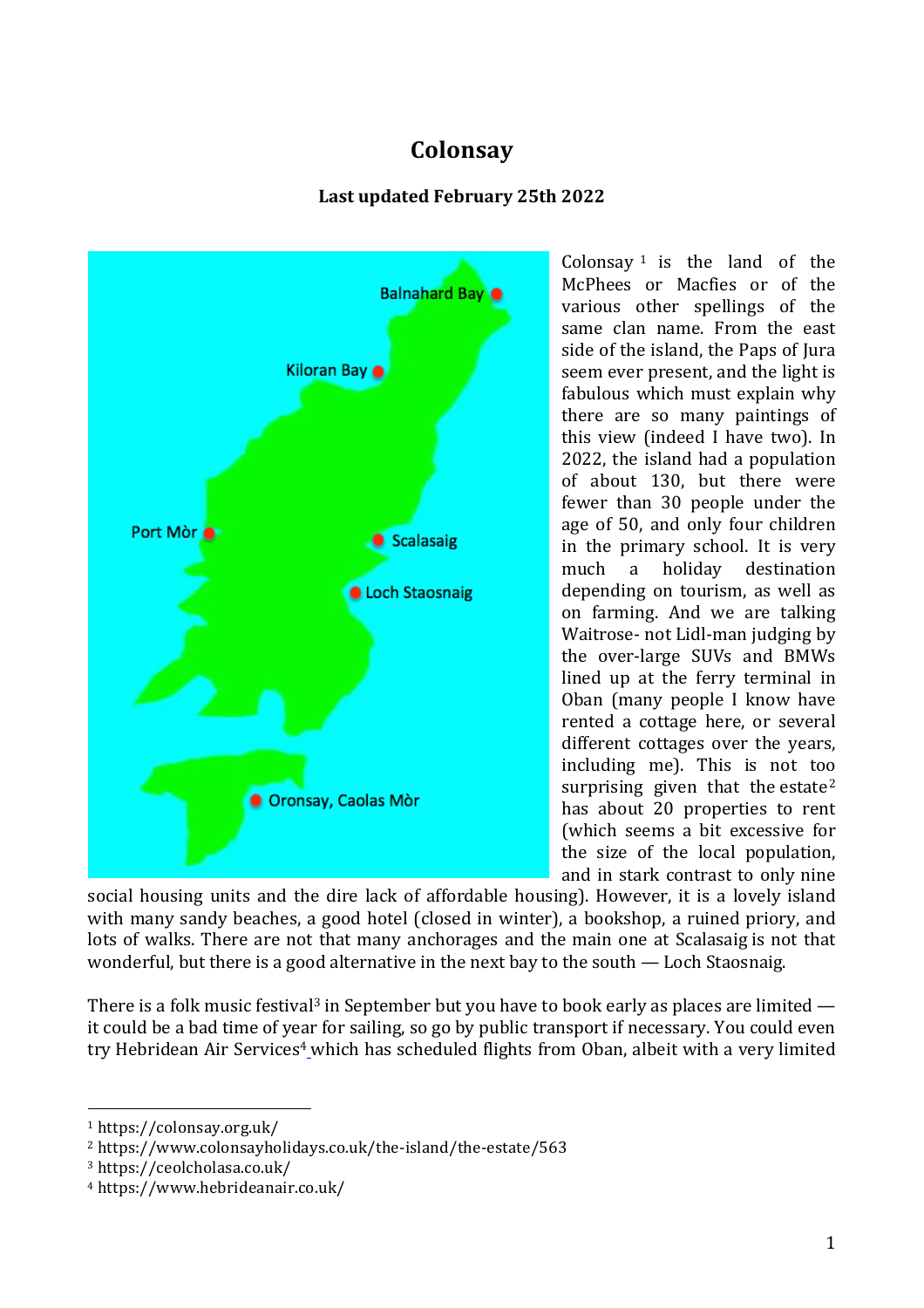timetable. Amazingly, there is a book festival too<sup>5</sup>, in April. Finally, if you want to hire a bike, contact Colonsay Bike and Board Hire (ph 01951 200479)6.

#### **Balnahard bay**

This must be the perfect beach for children — loads of sand, rock pools, and sand dunes. And very few if any people because it is three miles from the nearest road. It may not have the surf or grandeur of Kiloran but unlike that beach it is protected from the prevailing winds from the west. Over the sand dunes and up a track just to the south of west, in about half-a-mile by a modern barn, you will find the remains of a 13th century cell or chapel dedicated to Saint Catherine of Alexandria (whoever she was)<sup>7</sup>. But you have to be seriously addicted to such things to make the trip worthwhile because in truth it is just a pile of old stones, plus a very worn stone cross. There is an ancient burial cist right by the barn in a small fenced-off area. Better, I reckon, to just take the sun on the beach and admire the view from the Outer Hebrides past Mull and the Firth of Lorne to Jura.

#### **Kiloran Bay**

This must be one of the best sandy beaches in the whole of the Inner Hebrides, but because it is accessible by road (well, sort of, hardly the M8) you won't often have it to yourself. In any event it has to be very calm to get rid of the swell that makes landing from the dinghy tricky. As if to emphasise the swell problem you may well see surfers floating about ready to catch a wave, in which case don't take the dinghy — swim ashore instead. It is a great beach for children for sure, and on a hot calm sunny and warm day it is definitely worth a stopover if not a detour. At the north end of the beach, where the golden sand of most of the beach turns to grey, you will find some rather good caves in what I presume is igneous rock; — they extend quite a way, so take a torch. Apparently they sheltered people of the Azilian culture<sup>8</sup> in about 6000 BC

#### **Oronsay, Caolas Mòr**

Reserve this lovely spot for a hot summer day, definitely don't come on a bad day. There are any number of anchorages to choose from. If you pick your timing right there will be very few people around on the island because they can only walk across from Colonsay itself at low water. The beaches round the anchorage are stunning with plenty of machair (dunes) to act as wind shelters, and there are great views of the Paps of Jura. In any photograph on a sunny day it would look like Greece or the Caribbean, the giveaway being that the grass is green and not brown. Behind the dunes is one of the best of so many places for Hebridean flowers: tormentil, bog asphodel, birdsfoot trefoil, eyebright, heathers, orchids and all the rest. Marvellous! Picnic or barbecue, or both. We celebrated my eldest son's 8th birthday here, the first year we had Calypso in 1988.

<sup>5</sup> https://www.colonsaybookfestival.com/

<sup>6</sup> https://www.colonsaybikesandboards.co.uk/bikes/

<sup>7</sup> https://canmore.org.uk/site/38168/colonsay-balnahard-cill-chaitriona

<sup>8</sup> https://en.wikipedia.org/wiki/Azilian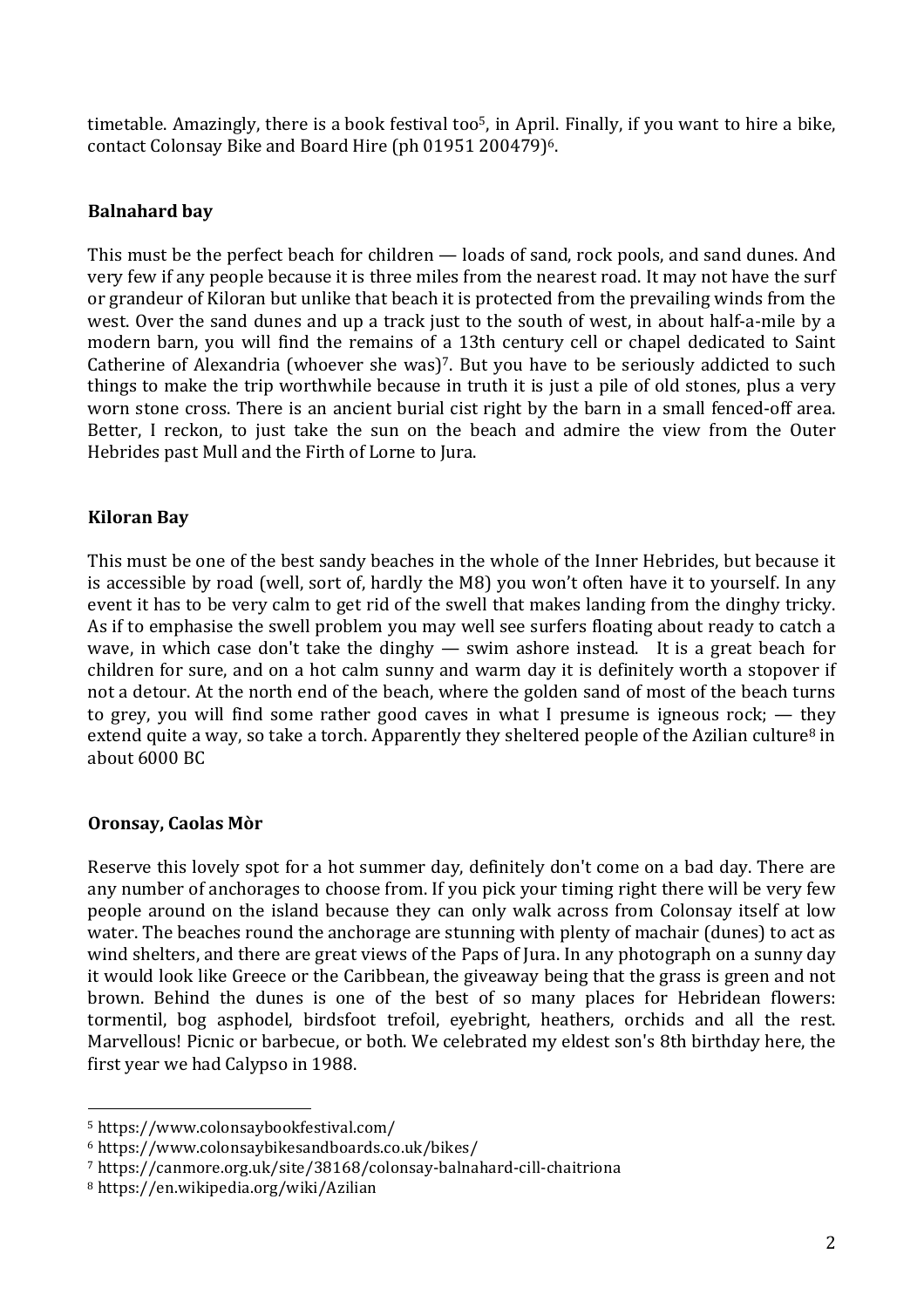Then take a walk up to the 14<sup>th</sup>-century Augustinian Oronsay Priory<sup>9</sup> — a remarkably welllooked-after ruin for such a remote place so far off the ecclesiastical tourist trail. It stands on the site of a much earlier 6th century monastic foundation, with the usual — for these parts — St Columba connection, real or imagined. Indeed, the island's name comes from St Oran (or Odhran), an Irish friend of St Columba who accompanied him to Scotland.

The present buildings are mostly 14th and 15th century. They fell into disrepair in the 17th century. The Victorians did some repairs, in particular of the west arcade of the cloister, the east gable and extension to the church (with the McNeil tombs), and the Prior's House which contains some very fine 15th and 16th century graveslabs solemnly stacked up round the walls (no guide to who was who anymore I think). In a small chamber off the south wall of the church you will find a stone recess with human bones, something to scare the children.

Just to the west of the church stands the late 15th century Oronsay cross, one of the finest high crosses in Scotland. The cross to the east is much smaller and more weathered — it is a combination of an Oronsay school 16th century cross head with a 14th to 15th century Iona shaft.

The adjacent farm buildings look rather good, privately owned and currently tenanted by the Royal Society for the Protection of Birds who are dedicated to saving the corncrake and redbilled chough. The island was bought and the farm restored by an American couple in 1984 — Ike and Frannie Colburn (his mother was Scottish which probably explains why). The whole island is designated an SSSI (Site of Special Scientific Interest).

Jane Smith has written and illustrated a rather charming book about the Oronsay wild life: 'Wild Island, a Year in the Hebrides', Birlinn, Edinburgh, 2016. And even earlier, in 1887, Mrs Frances Murray — American, suffragist and early feminist, married to a rich Glaswegian lawyer — wrote a splendid book for her friends about her long and adventurous family holidays based in the long-disused and partially ruined Oronsay House on the island. She was clearly posh, rather patrician, tough too, and she seemed was very sympathetic to the local islanders10.

### **Port Mòr**

I have not myself anchored here but once you find your way in through the skerries I am told it is very protected. The bookshop was once the main reason to visit but it moved to Scalasaig in 2012. The Colonsay and Oransay Heritage Trust<sup>11</sup> is up the road in the old Baptist Church. Presumably they and the Colonsay website spell Oransay with two rather than with one 'a' because it is named after St Oran, but most people and the OS map go for Oronsay the 'ay' bit means island in Old Norse. I have yet to visit. And nor have I visited the nearby 18 hole golf course<sup>12</sup> — not my game at all. There is an honesty box. Apparently the course is over 200 years old.

<sup>9</sup> https://canmore.org.uk/site/37822/oronsay-oronsay-priory

<sup>&</sup>lt;sup>10</sup> Summer in the Hebrides, Sketches in Colonsay and Oronsay. James Maclehose & Sons, Glasgow, 1887.

<sup>11</sup> http://www.spanglefish.com/ColonsayandOransayHeritageTrust/index.asp

<sup>12</sup> https://colonsay.org.uk/things-do/golf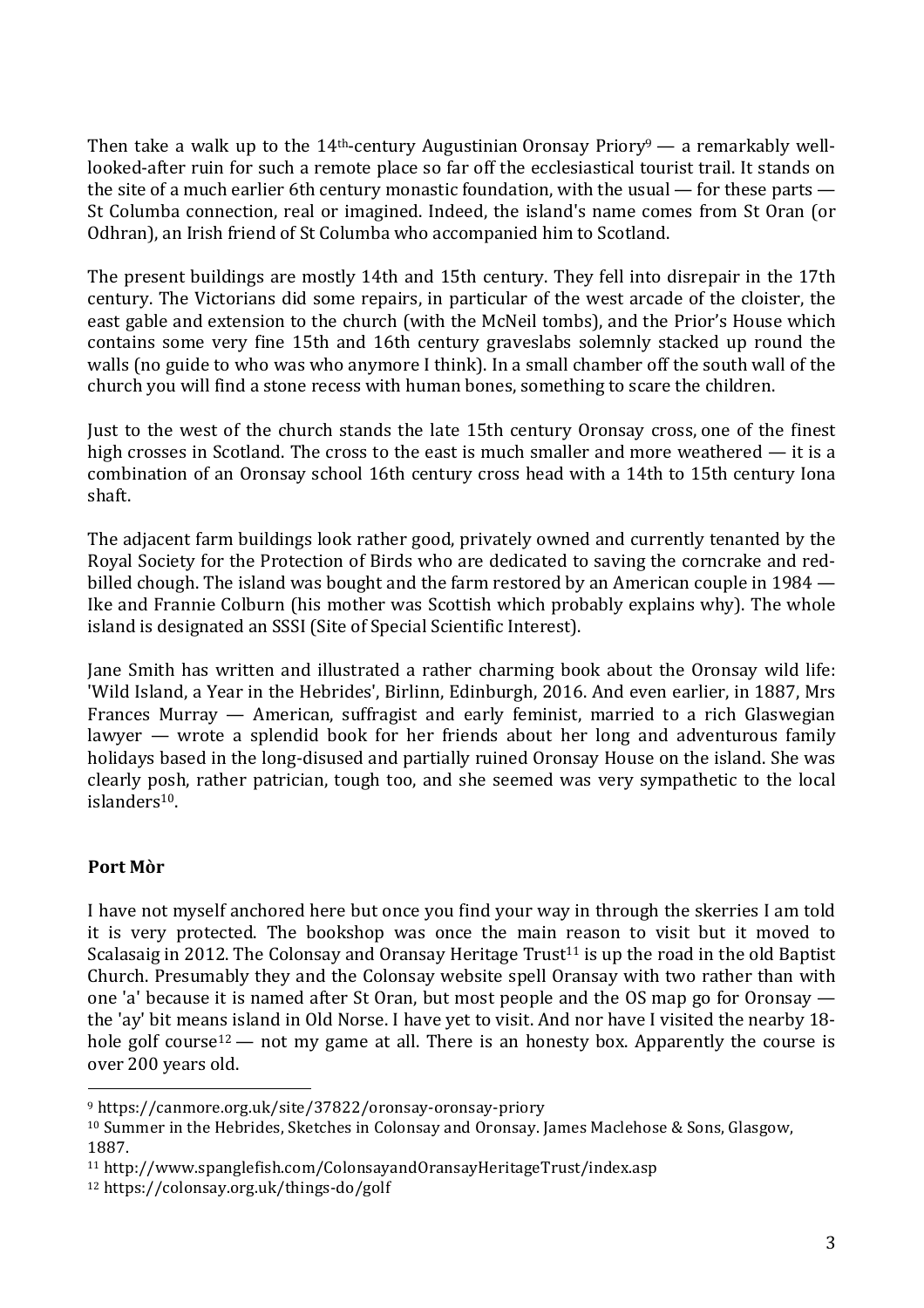The Kilchattan graveyard up the road is nothing very special, in the middle are the ruins of a 14th century chapel.

## **Scalasaig and Loch Staosnaig**

There may not seem a lot to choose between these two anchorages, but they are very different. Either you can go for convenience and tie up to the pier and roll around with everyone else in the swell that sets into the bay at Scalasaig (and pay for the privilege) or, just around the corner, there is an easy anchorage in Loch Staosnaig (or Queen's Bay) from where it is a 20-minute walk to the hotel (head up the hill on a narrow path to the right of the signs for the electricity cable). This latter anchorage has a delightful sandy bay with a beach that dries out a long way at low tide, ideal for children to mess around on. Above half tide it's good for swimming and snorkelling around the tidal islet. If you don't fancy the water then you can just look at the view of the Paps of Jura. But, dear oh dear, moorings are planned for the faint hearted who won't/can't anchor. Time to move somewhere else! Or, as they may be quite a long way out, anchor inside them.

Two hundred yards from the Scalasaig ferry pier (original bit 1850 with roll-on roll-off extension in 1988) is a convenient and quite well-stocked shop, but being an island you cannot always get bread or fresh milk — but nor do you have to tolerate the horribleness of a large Tesco. Right by the pier, the Pantry (ph 01951 200325)13 is a great place for homebaked cakes, real coffee and I believe fresh bread if you order it. It does lunches too, and dinners but not every evening. In 2021 it doubled its indoor space with a modernistic prefabricated box that arrived on the island in two pieces. Unfortunately this has substituted the view of the pier from the garden, with the view of the pier from the dining tables. Also just by the pier there is an art gallery<sup>14</sup> in the old waiting room, with attractive craft items.

Up the road from the pier is the 18th century Colonsay Hotel15 (original building circa 1750). To make my hackles rise, it has been rebadged as 'The Colonsay', and in some quarters is regarded as a 'boutique' hotel  $-$  it is a bit unclear exactly what clientele it is aiming at. However, honour redeemed, it is friendly to children and sailors, it has a bar, and a nice enough restaurant with gastro-pub food (ph 01951 200316). In 2021 it was up for sale, offers over £650 000.

Beer was brewed on the island since 2007, you could get it on draft in the hotel. It was said to be the most remote brewery in the UK and I can well believe it, but no longer — the beer is now brewed in Alloa (the original brewery is now into the modern fashion of distilling gin)<sup>16</sup>.

The parish church<sup>17</sup>, earlier than many still standing at  $1801-4$ , is nicely perched on a mound opposite the hotel, but close-up it is not all that interesting, either inside or out. Except the pewter baptismal font hinged on a rail is worth a look. Although originally designed for 400 'sitters', the regular congregation is now down to a dozen or less, so there are real problems

<sup>13</sup> https://www.thecolonsaypantry.co.uk/

<sup>14</sup> https://www.balnahard.com/seapinkgallery

<sup>15</sup> https://www.colonsayholidays.co.uk/hotel/

<sup>16</sup> https://thegincooperative.com/gin-maker/colonsay-beverages/

<sup>17</sup> https://canmore.org.uk/site/37934/colonsay-scalasaig-scalasaig-parish-church